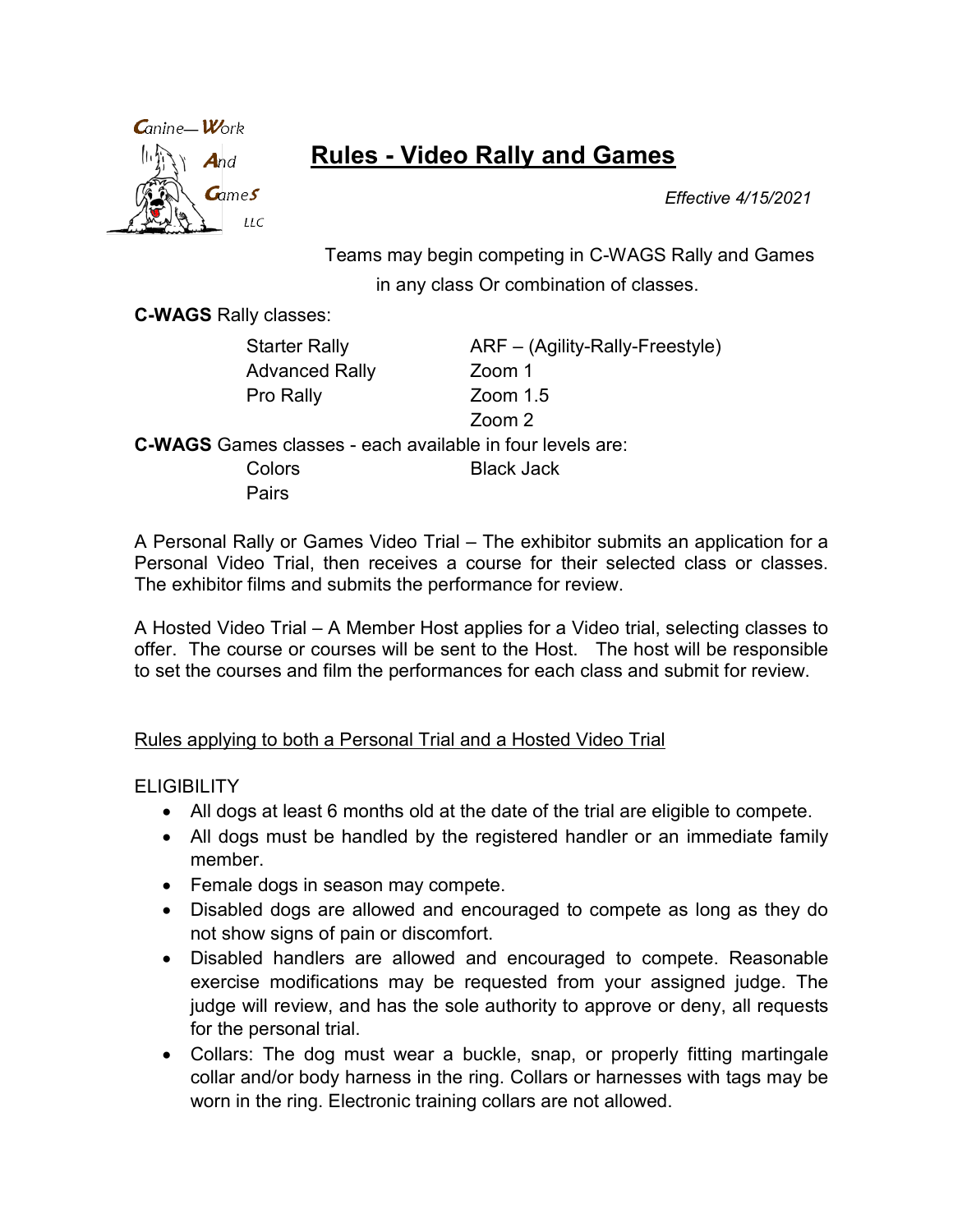The General Judging Guidelines, Definitions, and Class Exercises as written in the C-WAGS Rally and Games rules apply unless specifically different in this document. Be sure to read the full judging rules.

#### Video Rally Titles-

A well balanced dog has four legs and as such after four qualifying scores from a personal or hosted video class alone or combined with in-person class(es), from at least 2 different judges, the team will be awarded the Rally title for that class\*:

C-WAGS V-Starter Rally title of CW-VSR; C-WAGS V-Advanced Rally title of CW-VAR; C-WAGS V-Pro Rally title of CW-VPR; C-WAGS V-ARF Rally title of CW-VARF; C-WAGS V-Zoom 1 title of CW-VZR1; C-WAGS V-Zoom 1.5 title of CW-VZR1.5; C-WAGS V-Zoom 2 title of CW-VZR2;

## Video Rally Championship Titles-

ACE – team may continue to compete indefinitely in all classes. Teams that receive 10 additional qualifying scores from a personal or hosted video class alone or combined with in-person class(es) will be awarded the ACE title for that class\*\*.

C-WAGS V-Starter Rally Ace (CW-VSRA), C-WAGS V-Advanced Rally Ace (CW-VARA), C-WAGS V-Pro Rally Ace (CW-PRA), C-WAGS V-ARF Ace (CW-VARFA), C-WAGS V-Zoom 1 Ace (CW-VZR1A), C-WAGS V-Zoom 1.5 Ace (CW-VZR1.5A) C-WAGS V-Zoom 2 Ace (CW-VZR2A).

#### Video Games Titles

A well balanced dog has four legs and as such after four qualifying scores from a personal or hosted video class alone or combined with in-person class(es), from at least 2 different judges, the team will be awarded the Rally title for that class\*:

| C-WAGS Game Level 1 | CW-VG1 |
|---------------------|--------|
| C-WAGS Game Level 2 | CW-VG2 |
| C-WAGS Game Level 3 | CW-VG3 |
| C-WAGS Game Level 4 | CW-VG4 |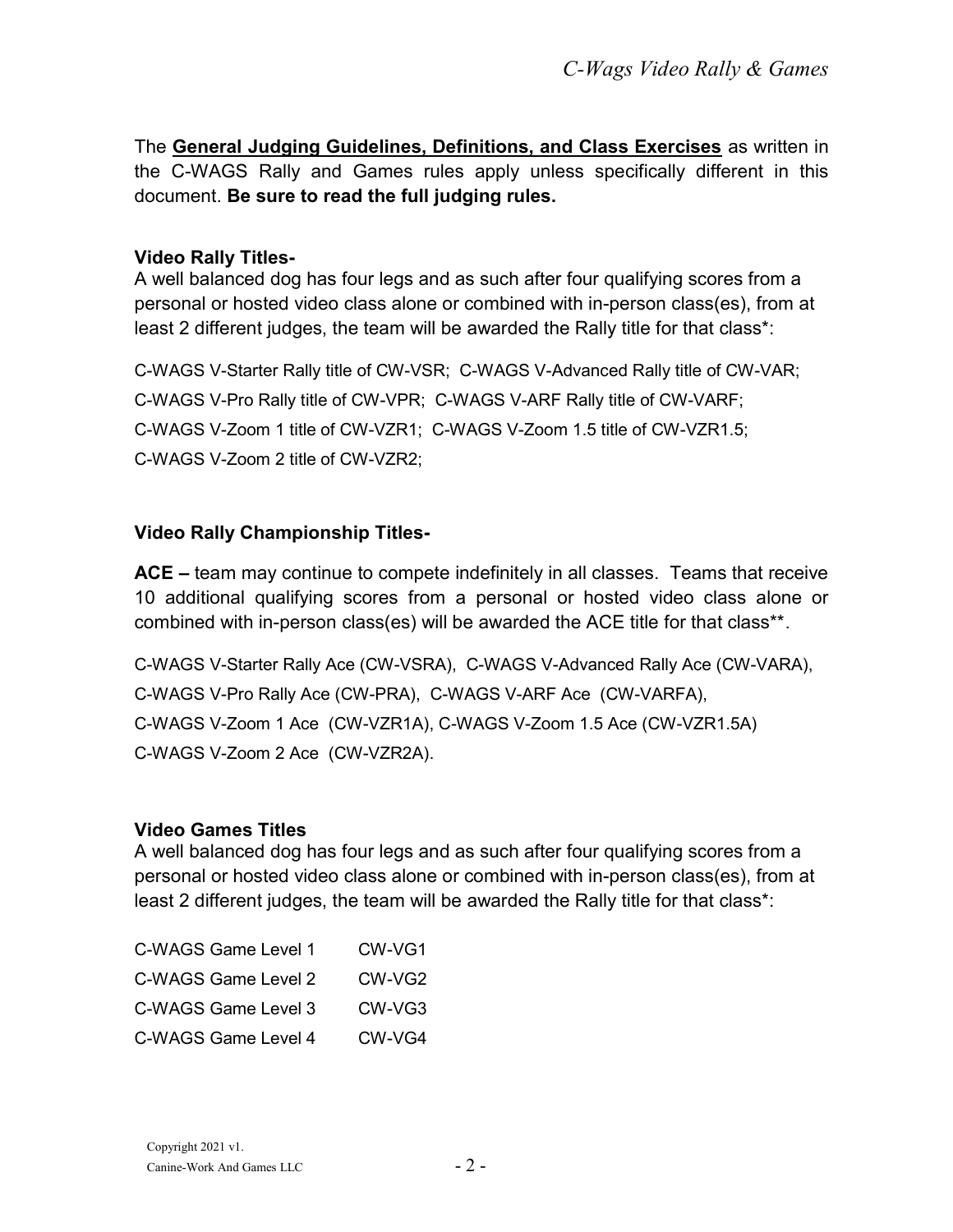#### Video Game Championship Titles-

ACE – Teams may continue to compete indefinitely in all classes. Teams that receive 10 additional qualifying scores in at least two different Games at the same level will be awarded the ACE title\*\*:

C-WAGS Game 1 Ace (CW-VG1A), C-WAGS Game 2 Ace (CW-VG2A),

C-WAGS Game 3 Ace (CW-VG3A); C-WAGS Game 4 Ace (CW-VG4A).

Teams may collect additional Ace titles at each level and will be designated as CW-VG1Ax2, CW-VG1Ax3, etc. ( The Zoom Game version is considered the same as the standard class for ACE titles. The two different games need to be completely different.)

\*Titles earned with two or more in-person Q's will receive the regular title for that class \*\*ACE Titles earned with 6 or more in-person Q's will receive the regular ACE Title for that class

#### VIDEO

- Be sure the area is well lit, with as little background noise as possible so your cues can be heard or seen in the entire filming area. Please do not have music playing or added afterward.
- Your submission must be one single UNEDITED video. Cheating on this only affects you. You know, and it is your integrity at stake. You may crop the beginning and end to remove excess footage. The video must show the setup of getting into the first position. You may treat after the set up. Cookies may not be in hand, they must be in a pocket until given. See Obedience rules for complete guidelines.
- Film in "landscape" mode so the view is wider than tall.
- A stationary camera may be used, or a person may operate the camera.
- REVIEW the video to be sure all parts can be seen and heard, that no exercises are hidden in shadows; cues can be heard; dog and handler are in sight during the complete performance,.
- If submitting more than one Personal Trial video at a time, each must have separate submission form with links to video. Two or more trial "entries" cannot be on a single video link.
- BE SURE the video is able to be viewed by others. In YouTube, it would need to be posted as Public or Unlisted.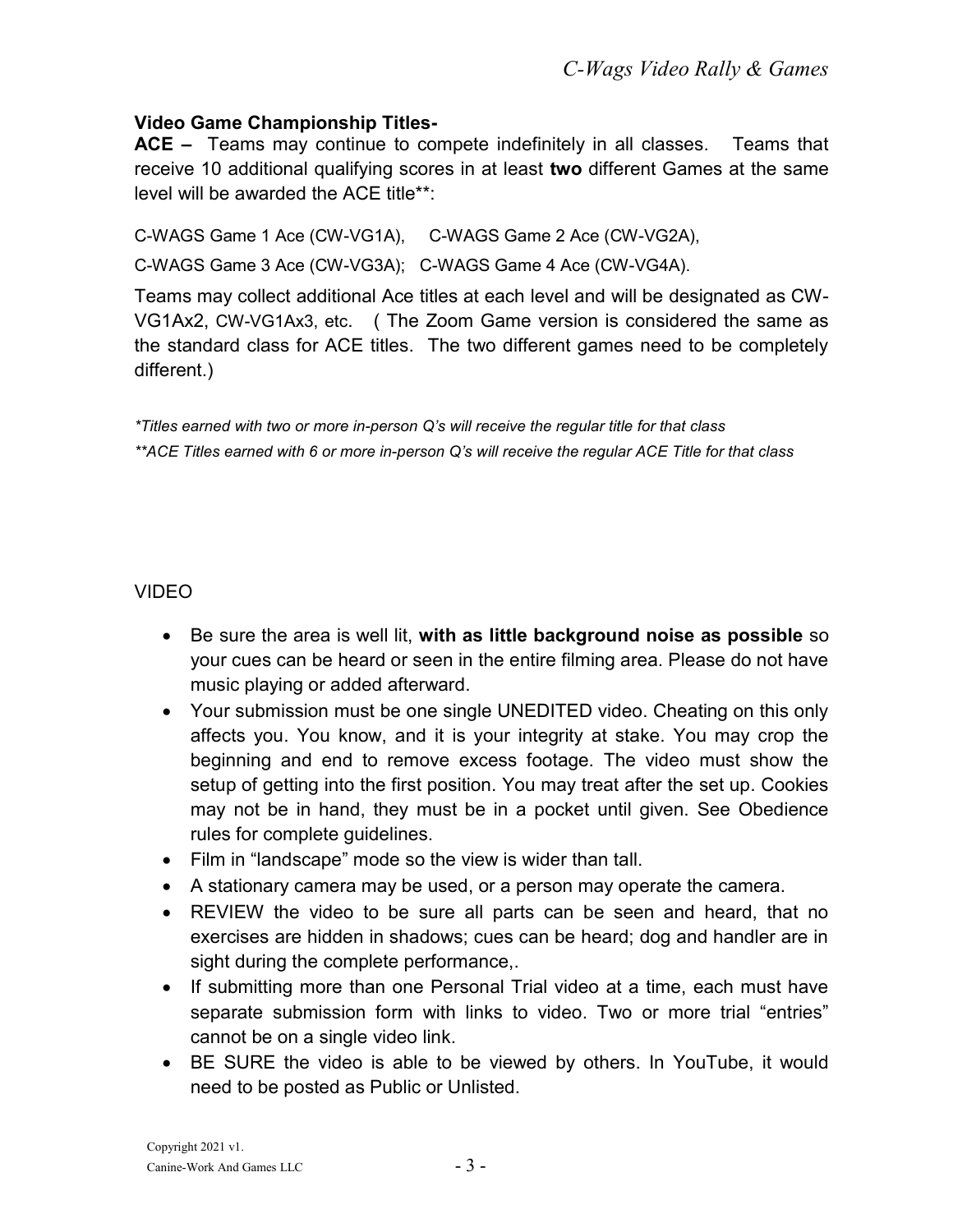- If the judge is unable to see or hear a necessary component of one exercise to adequately judge the performance, but they can see enough to know that is was not an NQ, AND the balance of the exercises were all passed, the performance will not be given a score, but marked only as PASSED.
- If the video does not provide a clear view so the judge can determine whether the exercise is passing or not, the entire performance will be scored as "Undetermined" and no credit will be given.
- Video must be submitted within 60 days of requesting a Personal Trial.
- Submitting video grants Canine Work And Games LLC the right to use or publish video.

## SOME VIDEO TIPS

- 1. Know the rules. The details such as distance you need to be from your dog will be assessed and there won't be a judge there to remind you.
- 2. Video the run without your dog at least once. Doing this will give you the chance to make and correct handler errors without your dog. When you bring your dog in and record, you will feel more confident and your run will be much smoother. Your dog will thank you for it!
- 3. Watch at least one of those runs without your dog to make sure your whole body stays in the camera frame along with where your dog will be.
- 4. Have your ring boundaries marked in some way so you know you are staying in range.
- 5. Check your video device (phone, tablet, or camera) to make sure there is plenty of space available for a video. Delete anything you don't need that is taking up storage space (including your run without your dog after you looked at it). It is extremely disappointing to finish a nice run and find out the whole thing wasn't recorded because your camera ran out of space.
- 6. Check to make sure your battery is fully charged. Like Tip #6, it is a real bummer to finish a nice run and find out your battery died halfway through.
- 7. If something went wrong, celebrate with your dog and try again another day!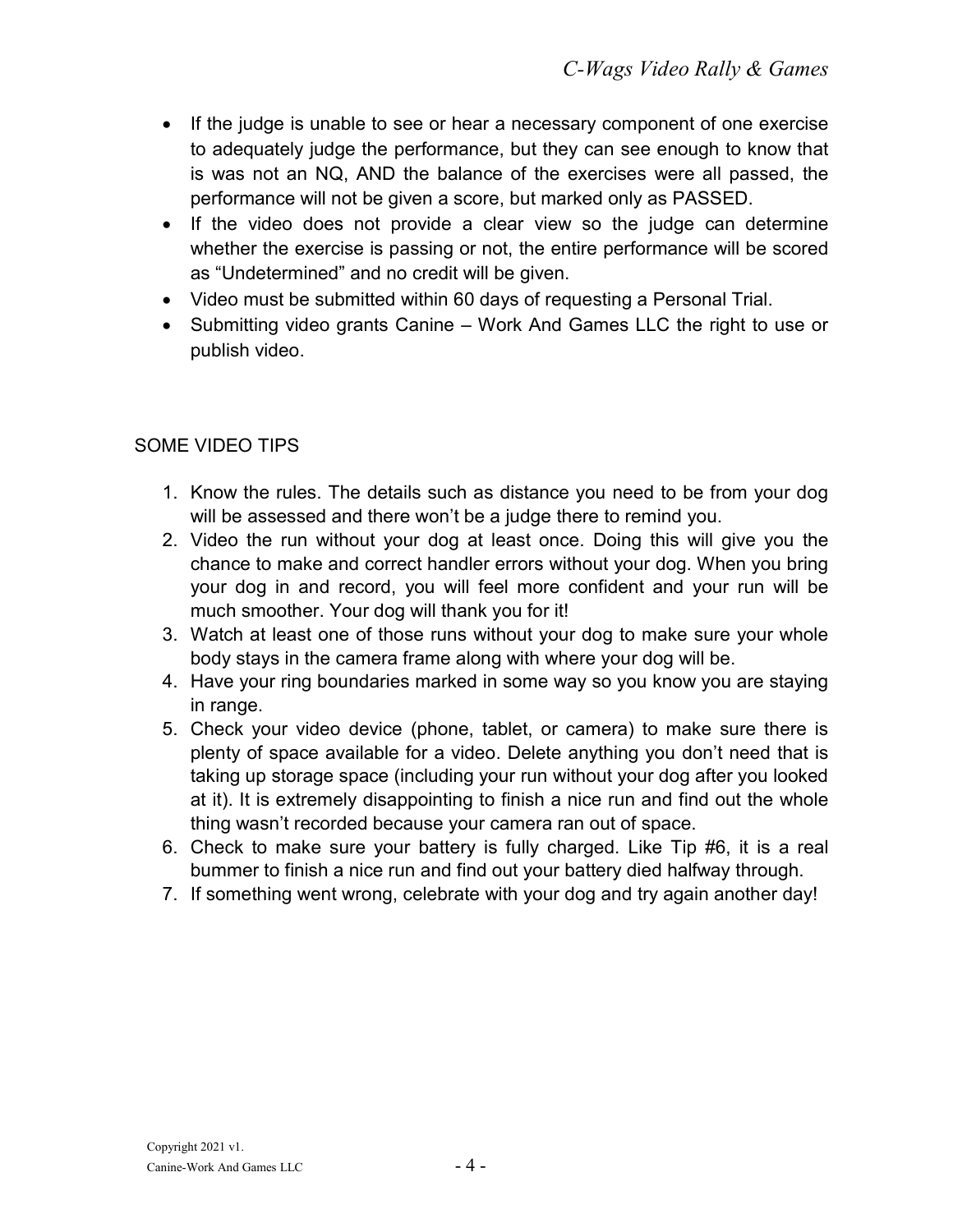## Personal Rally and Games Video Trial Guidelines

Be sure to read the full judging rules before filming. Any questions, you may contact your assigned judge. Minimum ring sizes do not apply. You must have enough room to set up the course as designed with a reasonable distance between exercises, unless the exercise has a required distance stated in this document. Distance between cones is handler discretion.

Signs and Holders: Are for exhibitors use and may be of any style, handwritten, printed, etc. Sign placement should be according to the published rally rules.

Jumps: Do not need to be traditional construction as long as stable and safe. May be narrower than specified.

Retries – One retry of one exercise may be made prior to beginning the next exercise on the course. Exceeding the retry limit will result in a 7 point penalty off total course score for each additional retry. If successfully completed on the retry, the points deducted prior to the retry will be deleted (up to 10) and 3 points for the retry along with any points for errors scored on the retry will be deducted.

 The exercise sign being Retried must be re-approached and the exercise began from the beginning

 Retries may not be used to change deductions listed as NQ. Deductions listed as 10 point errors may be retried.

Exercise description changes (Personal trial only) from published rally rules:

- S18 SLOW Minimum of 4 steps at a slow pace, not met a 10 point deduction
- S19 FAST Minimum of 4 steps at a fast pace, not met a 10 point deduction
- A 16 TURN CALL FRONT minimum 4 steps or as specified by judge.
- A17 CALL TO HEEL Minimum of 4 steps before calling to heel, not met a 10 point deduction
- P14 DROP ON RECALL Handler may set the distance to fit space. Dog dropping less than 3 feet from handler will be an NQ.
- P16 SEND OVER JUMP Before and after distance the jump may be less than 15 feet. Side distance requirements still apply.
- R10 Tunnel: May be smaller diameter appropriate for your dog.
- R11 TABLE Any type platform at least 4" high may be used in place of Table. Deduction of 10 points for failing to have all feet on the platform.